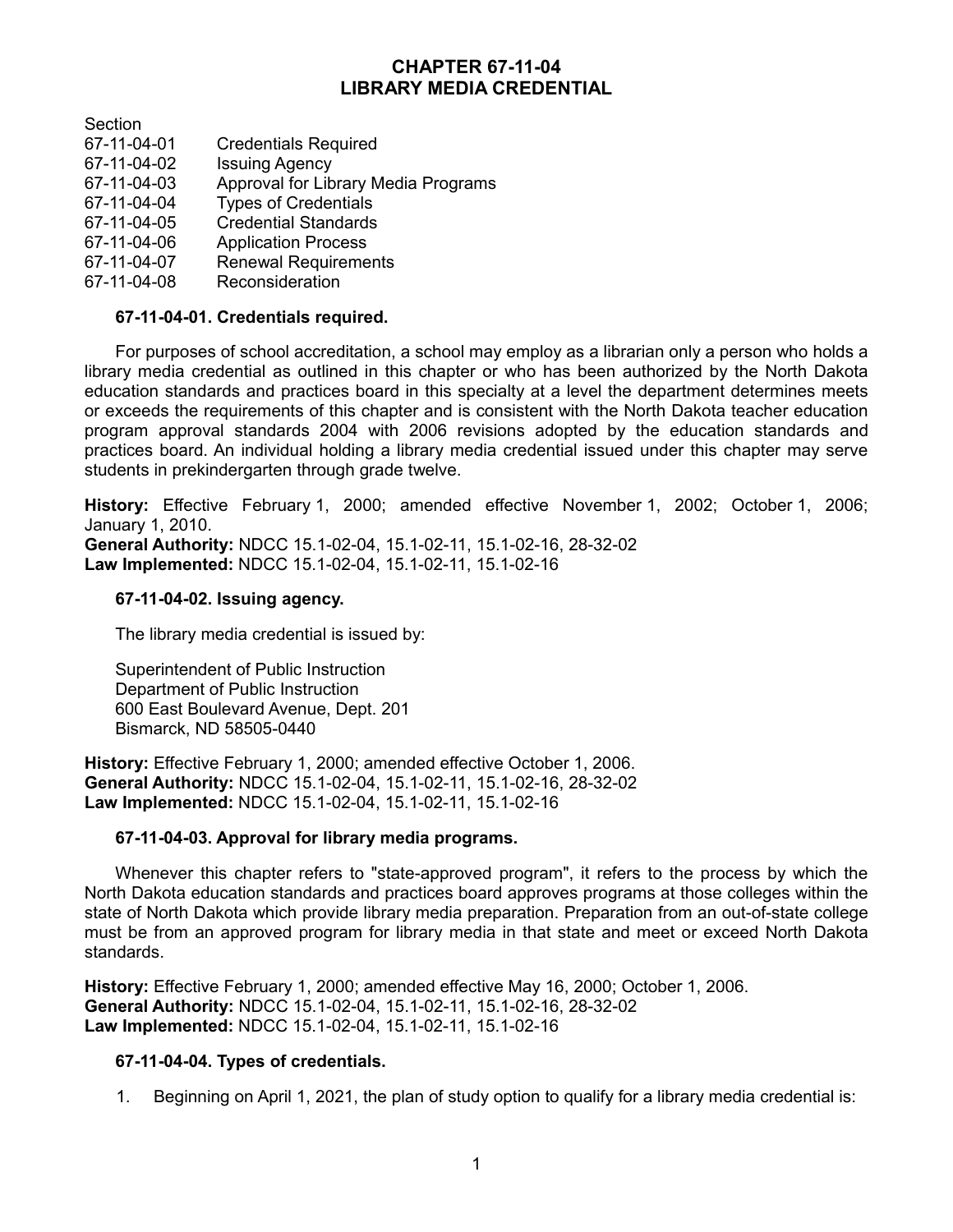- a. Issued to an individual licensed to teach or approved to teach by the North Dakota education standards and practices board;
- b. Issued to an individual who is employed as a librarian in a school and who does not meet the qualifications for an LM01, LM02, or LM03 credential;
- c. Issued to an individual who is enrolled in a state-approved course of study in school library preparation and has obtained a letter from a supervisor recommending the individual for a school library plan of study credential; and
- d. Issued to an individual who submits a written plan of study for approval to become a credentialed librarian and who annually submits college transcripts showing a minimum of six semester hours of undergraduate or graduate credits in library media until the licensed teacher qualifies for the required credential.
- 2. Beginning on April 1, 2021, the librarian credential (LM03) is:
	- a. Issued to coincide with the period for which the individual is licensed to teach or approved to teach by the North Dakota education standards and practices board; however, an individual holding a lifetime educator's professional license must renew the credential every five years;
	- b. Issued to an individual who has completed a minimum of fifteen semester hours of undergraduate or graduate credits in library media, of which at least one course must come from a subdivision of each of subsections 1 through 5 of section 67-11-04-05.
- 3. Beginning on April 1, 2021, the library media specialist credential (LM02) is:
	- a. Issued to coincide with the period for which the individual is licensed to teach or approved to teach by the North Dakota education standards and practices board; however, an individual holding a lifetime educator's professional license must renew the credential every five years; and
	- b. Issued to an individual who has completed a minimum of twenty-four semester hours of undergraduate or graduate credits in library media, of which at least one course must come from a subdivision of each of subsections 1 through 5 of section 67-11-04-05.
- 4. Beginning on April 1, 2021, the library media director credential (LM01) is:
	- a. Issued to coincide with the period for which the individual is licensed to teach or approved to teach by the North Dakota education standards and practices board; however, an individual holding a lifetime educator's professional license must renew the credential every five years;
	- b. Issued to an individual who:
		- (1) Holds a master's degree in library media and information science; or
		- (2) Holds a master's degree certifiable by the North Dakota education standards and practices board and meet all requirements of subsection 3 of this section.
- 5. If a credential issued under this chapter will expire within twelve months of issuance because the educator's professional license will expire within twelve months of the issuance of the credential, the credential will be issued for a period coinciding with the period of licensure of the succeeding educator's professional license.

**History:** Effective February 1, 2000; amended effective May 16, 2000; November 1, 2002; October 1, 2006; January 1, 2010; April 1, 2021.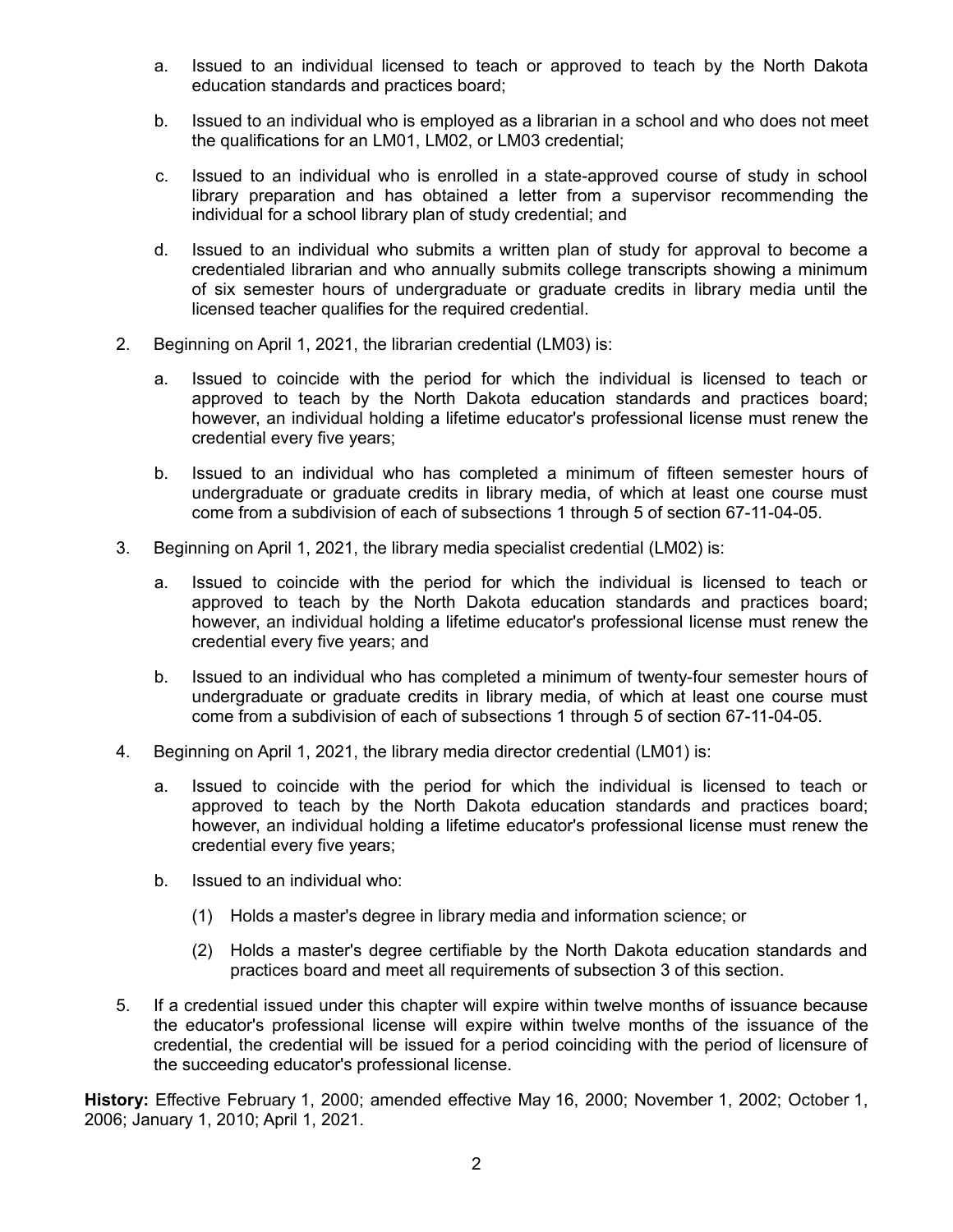### **67-11-04-05. Credential standards.**

Coursework required for all library media credentials and the plan of study option identified in section 67-11-04-04 must be taken from a state-approved library media program. The standards for library media credentials are:

- 1. The learner and learning, which includes:
	- a. Learner development;
	- b. Learner diversity;
	- c. Learning differences; and
	- d. Learning environments.
- 2. Planning for instruction, which includes:
	- a. Instructional strategies;
	- b. Integrating ethical use of information into instructional practice; and
	- c. Assessment.
- 3. Knowledge of application and content, which includes:
	- a. Reading engagement;
	- b. Information literacy; and
	- c. Technology-enabled learning.
- 4. Organization and access, which includes:
	- a. Access;
	- b. Information resources; and
	- c. Evidence-based decisionmaking.
- 5. Leadership, advocacy, and professional responsibility, which includes:
	- a. Professional learning;
	- b. Leadership and collaboration;
	- c. Advocacy; and
	- d. Ethical practice.

**History:** Effective February 1, 2000; amended effective May 16, 2000; October 1, 2006; January 1, 2010; April 1, 2021. **General Authority:** NDCC 15.1-02-04, 15.1-02-11, 15.1-02-16, 28-32-02 **Law Implemented:** NDCC 15.1-02-04, 15.1-02-11, 15.1-02-16